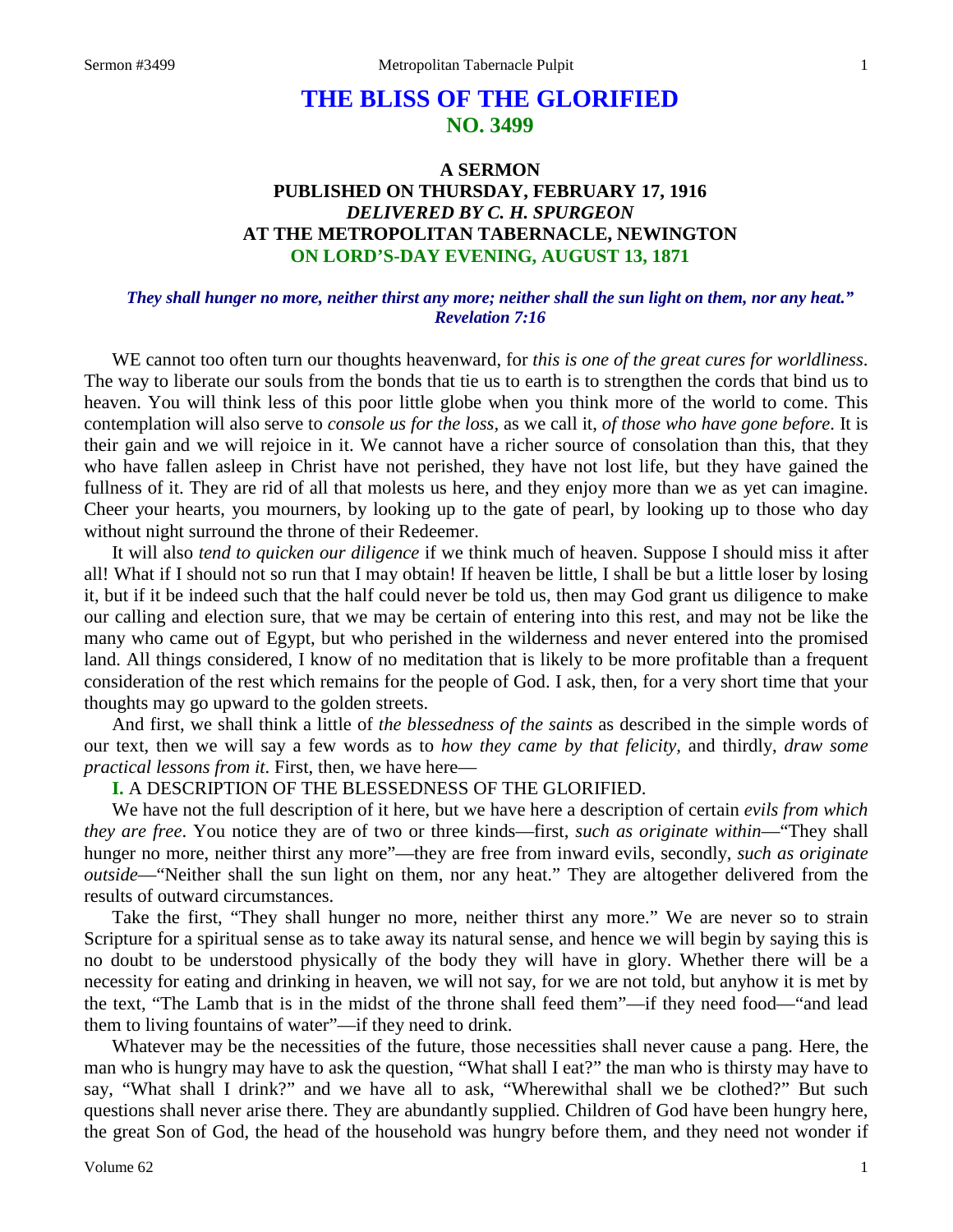they have fellowship with Him in this suffering. Children of God have had to thirst here, their great Lord and Master said, "I thirst," they need not wonder, therefore, if in His affliction they have to take some share. Should not they who are to be like their head in heaven be conformed unto Him on earth? But up yonder there is no poverty, and there shall be nothing that shall place them in circumstances of distress. "They shall hunger no more, neither thirst any more."

While we take this physically, there is no doubt that *it is to be understood mentally*. Our minds are also constantly the victims of hungerings and thirstings. There are on earth various kinds of this hunger and thirst—in a measure evil, in a measure also innocent. There are many men that in this world are *hungering after wealth,* and the mouth of avarice can never be filled. It is as insatiable as the horseleech, and forever cries, "Give, give!" But such hunger was never known in heaven, and never can be, for they are satisfied there, they have all things and abound. All their enlarged capacities can desire they already possess, in being near the throne of God and beholding His glory, there is no wealth which is denied them.

Here, too, some of the sons of men hunger *after fame,* and oh! what have not men done to satisfy this? It is said that hunger breaks through stone walls, certainly ambition has done it. Death at the cannon's mouth has been a trifle, if a man might win the bubble reputation. But in heaven there is no such hunger as that. Those who once had it, and are saved, scorn ambition henceforth.

And what room would there be for ambition in the skies? They take their crowns and cast them at their Savior's feet. They have their palm branches, for they have won the victory, but they ascribe the conquest to the Lamb, their triumph to His death. Their souls are satisfied with His fame. The renown of Christ has filled their spirit with everlasting contentment. They hunger no more, nor thirst any more, in that respect.

And oh! what hunger and thirst there has been on earth by those of tender and large heart *for a fit object of love!* I mean not now the common thing called "love," but the friendship which is in man's heart, and sends out its tendrils wanting something to which to cling. We must—we are born and created for that very purpose—we must live together, we cannot develop ourselves alone.

And oftentimes a lonely spirit has yearned for a brother's ear, into which to pour its sorrows, and doubtless many a man has been brought to destruction and been confined to the lunatic asylum whose reason might have been saved had there been some sympathetic spirit, some kind, gentle heart that would have helped to bear his burden.

Oh! the hunger and the thirst of many a soul after a worthy object of confidence. But they hunger and they thirst, up there, no more. Their love is all centered on their Savior. Their confidence, which they reposed in Him on earth, is still in Him. He is their bosom's Lord, their heart's Emperor, and they are satisfied, and wrapped up in Him, they hunger and they thirst no more.

And how many young spirits there are on earth that are *hungering after knowledge,* who would fain get the hammer and break the rock, and find out the history of the globe in the past. They would follow philosophy, if they could, to its source, and find out the root of the matter. Oh! to know, to know, to know! The human mind pants and thirsts for this. But there they know even as they are known. I do not know that in heaven they know all things—that must be for the Omniscient only—but they know all they need or really need to know, they are satisfied there. There will be no longer searching with a spirit that is ill at ease.

They may, perhaps, make progress even there, and the scholar may become daily more and more wise, but there shall never be such a hungering and thirsting as to cause their mental faculties the slightest pang. They shall hunger no more, neither thirst anymore. Oh! blessed land where the seething ocean of man's mind is hushed, and sleeps in everlasting calm! Oh! blessed country where the hungry spirit, that cries every hour for bread, and yet for more, and yet for more, and spends its labor for that which satisfies not, shall be fed with the bread of angels, and be satisfied with favor and full of the goodness of the Lord.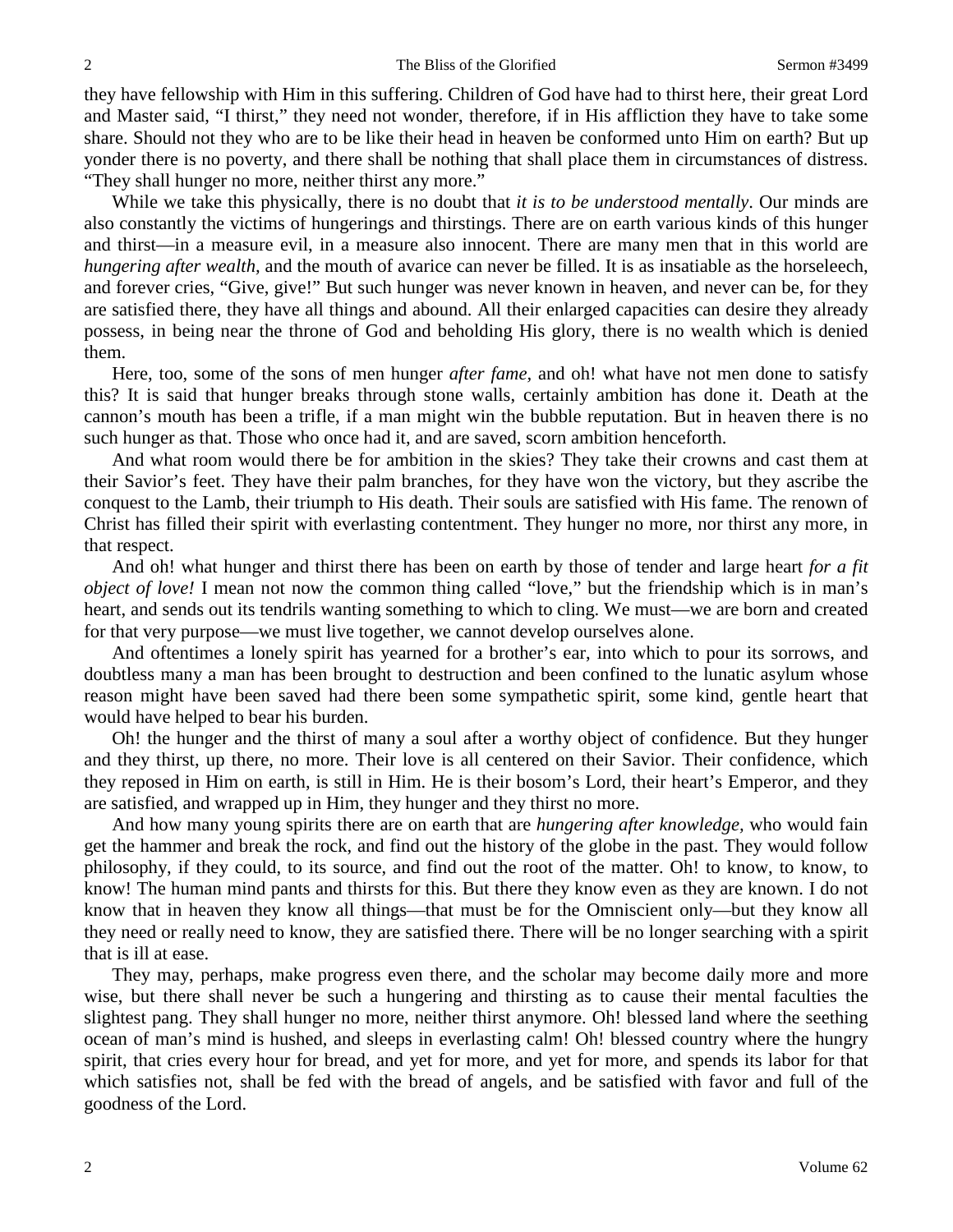#### Sermon #3499 The Bliss of the Glorified 3

But, dear friends, surely the text also means *our spiritual hungering and thirsting*. "Blessed is the man that hungers and thirsts today after righteousness, for he shall be filled." This is a kind of hunger that we ought to desire to have, this is a sort of thirst that the more you have of it will be the indication of the possession of more grace. On earth it is good for saints to hunger and to thirst spiritually, but up there they have done even with that blessed hunger and that blessed thirst.

Today, beloved, some of us are *hungering after holiness*. Oh! what would I not give to be holy, to be rid of sin, of every evil thing about me! My eyes—ah! adieu sweet light, if I might also say, "Adieu sin!" My mouth—ah! well would I be content to be dumb if I might preach by a perfect life on earth! There is no faculty I know of that might not be cheerfully surrendered if the surrender of it would deprive us of sin. But they never thirst for holiness in heaven, for this excellent reason, that they are without fault before the throne of God.

Does it not make your mouth water? Why this is the luxury of heaven, to be perfect. Is not this—the heaven of heaven, to be clean rid of the root and branch of sin, and not a rag or bone, or piece of a bone of our old depravity left—all gone—like our Lord, made perfect without spot or wrinkle, or any such thing. And here, too, brethren and sisters, we very rightly hunger and thirst *after full assurance and confidence*. Many are hungering after it, they hope they are saved, and they thirst to be assured that they are.

But there is no such thirst as that in heaven, for, having crossed the golden threshold of paradise, no saint ever asks himself, "Am I saved?" They see His face without a cloud between, they bathe in the sea of His love, they cannot question that which they perpetually enjoy.

So, too, on earth I hope we know what it is to hunger and thirst *for fellowship with Christ*. Oh! when He is gone from us—if He do but hide His face from us, how we cry, "My soul desires thee in the night"! We cannot be satisfied unless we have the love of God shed abroad in our hearts by the Holy Ghost.

But in heaven they have no such thing. There the Shepherd is always with the sheep, the King is ever near them, and because of His perpetual presence their hungering and their thirsting will be banished forever. Thus much upon those evils, then, that would arise from within. As they are perfect, whatever comes from within is a source of pleasure to them, and never of pain.

And now, dear friends, *the evils that come from without,* let us think of them. We no doubt can appreciate in some measure, though not to the degree which we should if we were in Palestine in the middle of summer—we can appreciate the words, "Neither shall the sun light on them, nor any heat." This signifies that nothing external shall injure the blessed. Take it literally. There shall be nothing in the surroundings of heavenly saints that shall cause glorified spirits any inconvenience. I think we may take it mainly in relation to the entire glorified man, and so let us say that on earth the sun lights on us and many heats in the form of affliction.

What *heats of affliction* some here have passed through! Why there are some here who are seldom free from physical pain. There are many of the best of God's children that if they get an hour without pain, are joyful indeed. There are others that have had a great fight of affliction. Through poverty they have fought hard. They have been industrious, but somehow or other God has marked them out for the scant tables and the thread-worn garments. They are the children of poverty, and the furnace heat is very hot about them.

With others it has been repeated deaths of those they have loved. Ah! how sad is the widow's case! How deep the grief of the fatherless! How great the sorrow of bereaved parents! Sometimes the arrows of God fly one after the other, first one falls and then another until we think we shall hardly have one left. These are the heats of the furnace of affliction.

And at other times these take the form of ingratitude from children. I think we never ought to repine so much about the death of a child as about the ungodly life of a child. A dead cross is very heavy, but a living cross is heavier far. Many a mother has had a son of whom she might regret that he did not die even at the very hour of his birth, for he has lived to be the grief of his parents, and a dishonor to their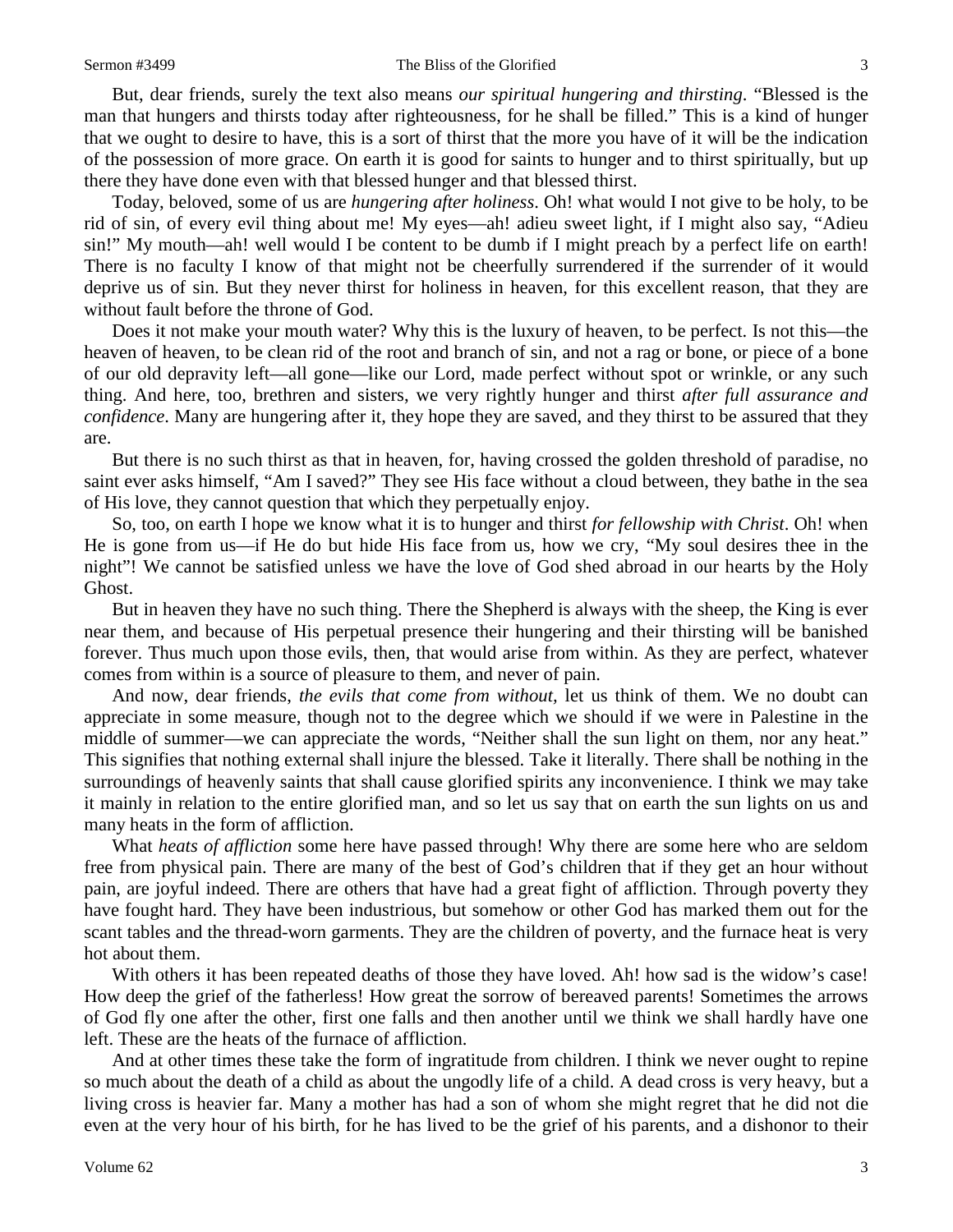name. These are sharp trials—these heats—but you shall have done with them soon. "Neither shall the sun light on them, nor any heat." No poverty, no sickness, no bereavement, no ingratitude—nothing of the kind. They forever rest from affliction.

Heat sometimes comes in another form—*in the matter of temptation*. Oh! how some of God's people have been tried—tried by their flesh! Their constitution, perhaps, has been hot, impulsive, and they have been carried off their feet, or would have been but for the interposing grace of God, many and many a time. They have been tempted, too, in their position, and they of their own household have been their enemies. They have been tempted by their peculiar circumstances, their feet have almost gone many a time. And they have been tempted by the devil, and hard work it is to stand against Satanic insinuations. It is hot, indeed, when his fiery darts fly.

Oh! when we shall have once crossed the river, how some of us who have been much tempted will look back upon that old dog of hell, and laugh him to scorn because he will not be able even to bark at us again! Then we shall be forever free from him. He worries us now because he would devour us, but there, as he cannot devour, so shall he not even worry us. "Neither shall the sun" of temptation "light on them, nor any heat." Happy are the people that are in such a case.

The *heats of persecution* have often, too, carried about the saints. It is the lot of God's people to be tried in this way. Through much tribulation of this sort they inherit the kingdom, and there are no Smithfields in heaven, and no Bonners to light up the kindling, no Inquisitions in heaven, no slanderers there to spoil the good man's name. They shall never have the heat of persecution to suffer again.

And once more, they shall not have *the heat of care*. I do not know that we need have it, even here, but there are a great many of God's people who allow care to get very hot about them. Even while sitting in this place tonight, while the hymn was going up, "What must it be to be there!" the thoughts of some of you have been going away to your business, or your home.

While we are trying to preach and draw your attention upwards, perhaps some housewife is thinking of something she has left out which ought to have been locked up before she came away, or wondering where she left the key. We make any excuses for care through the cares we continually invent, forgetting the words, "Cast all your care on him, for he careth for you." But they have no cares in heaven. "They hunger no more, neither thirst any more; neither shall the sun light on them, nor any heat."

Ah! good man, there shall be no ships at sea by and by—no harvests—to trouble you as to whether the good weather will last! Ah! good woman, you shall have no more children that are sickly to fret over, for there you will have all you desire, and be in a family circle that is unbroken, for all the brothers and sisters of God's family shall by and by be there, and so you shall be eternally blest.

We have thus opened up as well as we could the words of the text on the felicity of the saints. Now, very briefly—

### **II.** HOW DO THEY COME TO BE HAPPY?

Well, it is quite clear that they did not come to it because they were very fortunate people on earth, for if you read another passage of the Word of God you will find, "These are they that came out of great tribulation." Those that have had trial and suffering on earth are among those that have the bliss of heaven. Encourage yourselves, you poor and suffering ones. It is quite certain they did not come there from their own merit, for we read, they have "washed their robes"—they wanted washing. They did not keep them always undefiled. There had been spots upon them.

They came there not because they deserved to be there, but because of the rich grace of God. How did they come there then? Well, first, they came there *through the Lamb that was slain*. He bore the sun and the heat, and therefore, the sun does not light on them, nor any heat. The hot sun of JEHOVAH'S Justice shone fully upon the Savior—scorched, burned and consumed Him with grief and anguish, and because the Savior suffered, therefore we suffer no more. All our hopes of heaven are found at the cross.

But they came there next *because the Savior shed His blood*. They washed their robes in it. Faith linked them to the Savior. The fountain would not have cleansed their robes if they had not washed in it. Oh! there shall be none come to heaven but such as have by faith embraced what God provides. Dear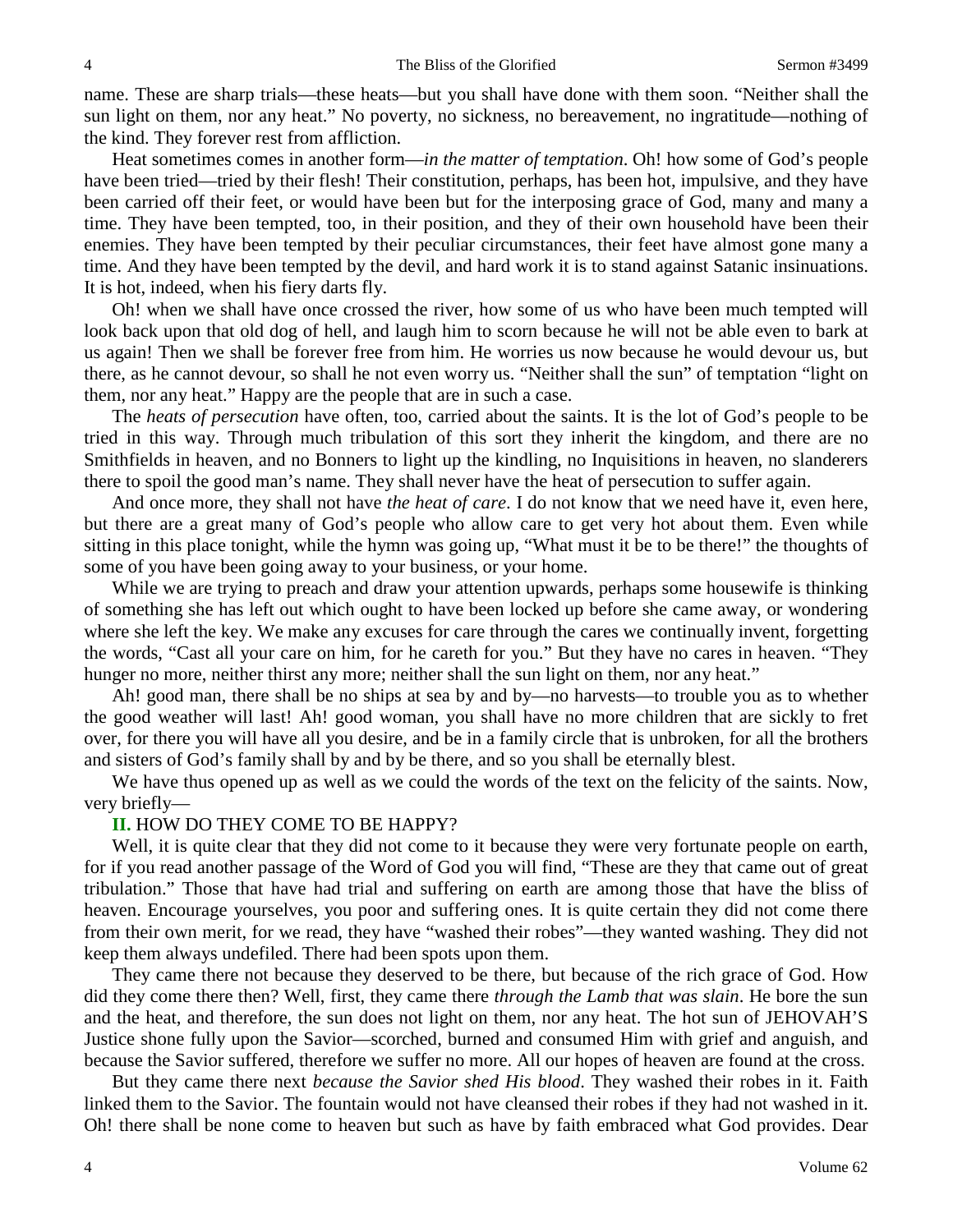#### Sermon #3499 The Bliss of the Glorified 5

hearer, judge yourself whether you are right, therefore. Have you washed your robe and made it white in the Lamb's blood? Is Christ all in all to you? If not, can you hope to be there? And they are there in perfect bliss, we are told. No sun lights on them, nor any heat, because the Lamb in the midst of the throne is with them. How could they be unhappy who see Christ? Is not this the secret of their bliss, that Jesus fully reveals Himself to them?

And besides, *they have the love of God to enjoy,* for the last word of the chapter is, "God shall wipe away all tears from their eyes." The blood of Jesus applied, the presence of Jesus enjoyed, and the love of God fully revealed—these are the causes of the bliss of the saved in heaven. But we must close our meditation with the last point, which is—

**III.** WHAT THIS TEACHES US.

First, the bliss of the saved in glory teaches us *to long for it*. It is legitimate to long for heaven—not to long to escape from doing our duty here. It is idleness to be always wanting to have done with this world—it is clear sloth—but to be longing to be where Jesus is, is only natural and gracious. Should not the child long to go home from school? Should not the captive pine for liberty? Should not the traveler in foreign lands long to see his native country? Should not the bride, the married wife, when she has been long away from her husband, long to see his face?

If you did not long for heaven, surely you might question whether heaven belonged to you. If you have ever tasted of the joys of the saints, as believers do on earth, you will sing with full soul—

> *"My thirsty spirit faints To reach the land I love, The bright inheritance of saints, Jerusalem above."*

You may long for this.

And the next lesson is, *be patient until you get there*. As it will be such a blessed place when you arrive, don't trouble about the difficulties of the way. You know our hymn—

### *"The way may be rough, but it cannot be long."*

 $So$ —

*"Let us fill it with hope, and cheer it with song."*

You know how well your horse goes when you turn its head homewards. Perhaps you had to flog him a bit before, but when he begins to know he is going down the long lane which leads home he will soon lift up his ears, and away, away he will go. We ought to have as much sense as horses. Our heads are turned towards heaven. We are steering towards that port—homeward bound. It may be rough weather, but we shall soon be in the fair haven where not a wave of trouble shall ever disturb us again.

Be patient, be patient. The farmer has waited for the precious fruits of the earth, you can well wait for the precious things of heaven. You sow in tears, but you shall reap in joy. He has promised you a harvest. He who cannot lie has said the seedtime and harvest shall never cease. They do not cease below, depend upon it, they won't cease above. There is a harvest for you who have been sowing here below.

Our first lesson, then, is, long for this, and then be patient in waiting. But our next lesson is to be, wait your appointed time. And now the next instruction is, *make much of faith*. They entered heaven because they had washed their robes in blood. Make much of the blood and much of the faith by which you have washed. Dear hearers, have you all got faith? It is, as it were, the key of blessedness. "But all men have not faith," says the apostle. Have you faith? Do you believe in Christ Jesus? In other words, do you trust yourself alone with Him? Can you sing with our poet—

> *"Nothing in my hand I bring, Simply to Thy cross I cling;*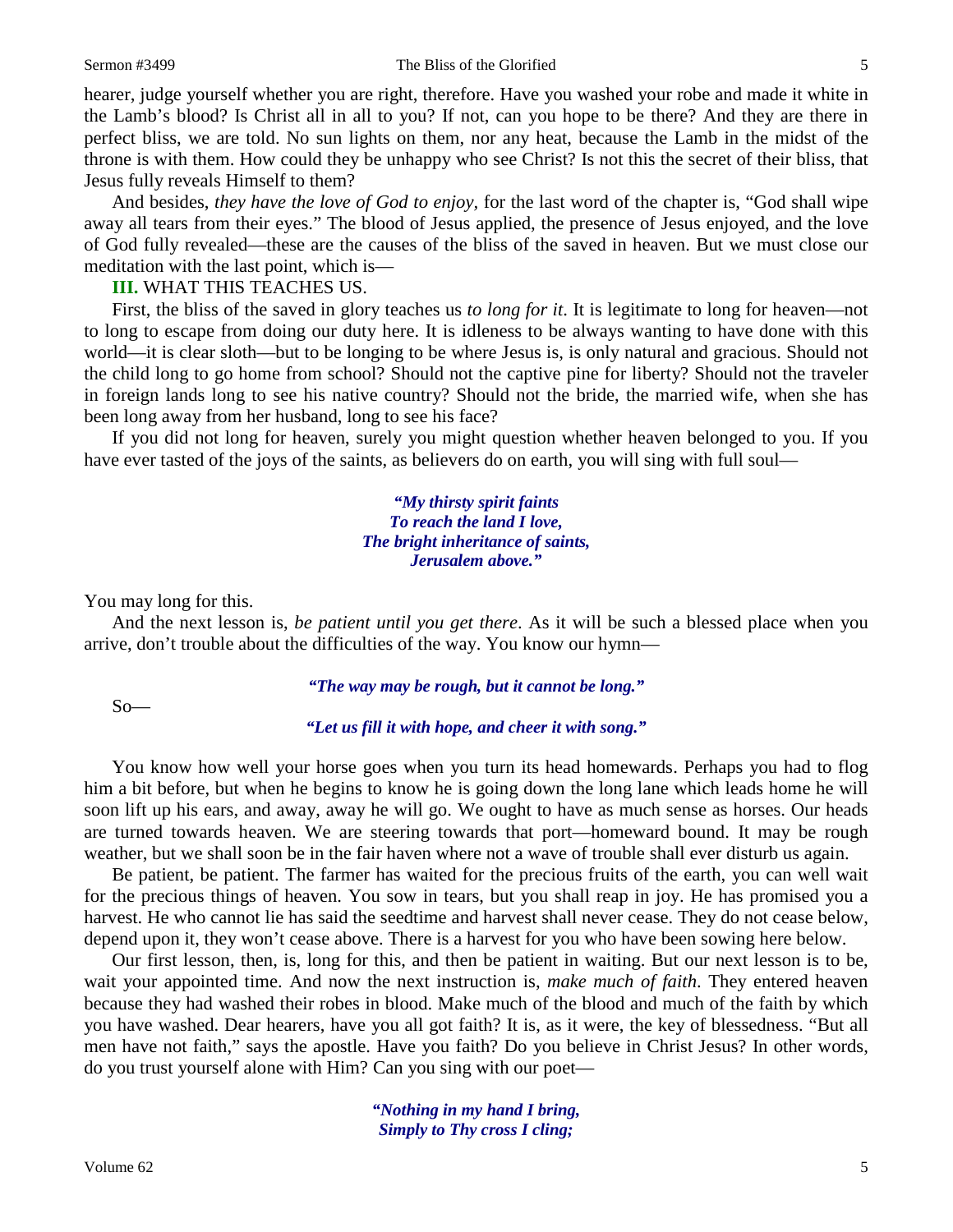*Naked, come to Thee for dress, Helpless, look to Thee for grace. Foul, I to the fountain fly, Wash me, Savior, or I die"?*

Make much of the faith that will admit you to heaven.

Once more, our text teaches us this lesson—Do any of us want to know what heaven is on earth? Most of us will say, "Aye" to that. Well then, the text tells you *how to find heaven on earth*. You find it in the same way as they find it in heaven. First, be you washed in the blood of Christ, and that will be a great help towards happiness on earth. It will give you peace now—"the peace of God that passeth all understanding."

Some people think that heaven on earth is to be found in the theater, and in the ballroom, and in the giddy haunts of fashion. Well, it may be heaven to some, but if God has any love to you, it won't be heaven to you. Wash your robe, therefore, in the Savior's blood, and there will be the beginning of heaven on earth.

Then next, it appears, if you read the connection of our text, that those who enjoy heaven serve God day and night in His temple. If you want heaven on earth, serve God continually day and night. Having washed your robe first, then put it on, and go out to serve God. Idle Christians are often unhappy Christians. I have met with many a spiritual dyspeptic always full of doubts and fears.

Is there a young man here full of doubts and fears who has lost the light he once possessed, and the joy he once had? Dear brother, get to work. In cold weather the best way to be warm is not to get before a fire, but to work. Exercise gives a healthy glow, even amidst the frost. "I am doing something," says one. Yes, with one hand, use the other hand. "Perhaps I should have too many irons in the fire," says one. You cannot have too many. Put them all in and blow the fire with all the bellows you can get.

I do not believe any Christian works too hard, and as a rule, if those who kill themselves in Christ's service were buried in a cemetery by themselves, it would be a long while before it would get filled. Work hard for Christ. It makes happy those who are in heaven to serve God day and night, and it will make you happy on earth. Do all you can.

Another way is to have fellowship with Christ here. Read again this chapter. "He that sitteth on the throne shall dwell among them—He shall feed them." Oh, if you want to be happy, live near to Jesus. Poor men are not poor when Christ lives in their house. Truly, sick men have their beds made easy when Christ is there. Has He not said, "I will make his bed in all his sickness"? Only get fellowship with Jesus, and outward circumstances won't distress you.

The sun will not light on you, nor any heat. You will be like the shepherd on Salisbury Plain, who said it was good weather, though it rained hard. "It is weather," said he, "that pleases me." "How so?" said a traveler to him. "Well, sir," he said, "it pleases God, and what pleases God pleases me." "Good day!" said one to a Christian. "I never had a bad day since I was converted," said he. "They are all good now since Christ is my Savior."

Do you not see, then, that if your wishes are subdued, if you do not hunger any more, or thirst any more as you used to do, and if you always live near to Christ, you will begin to enjoy heaven on earth? Begin, then, the heavenly life here below. The Bible says, "For he hath raised us up, and made us sit together in heavenly places in Christ Jesus." The way to live on earth, according to many, is to live on earth, but to look upward to heaven.

That is a good way of living, but I will tell you a better, and that is to live in heaven, and look down on earth. The apostle had learned that when he said, "Our conversation is in heaven." It is good to be on earth, and look up to heaven, it is better for the mind to be in heaven, and to look down upon earth. May we learn that secret. The Lord lead us into it. Then when faith is strong, and love is ardent, and hope is bright, we shall sing, with Watts—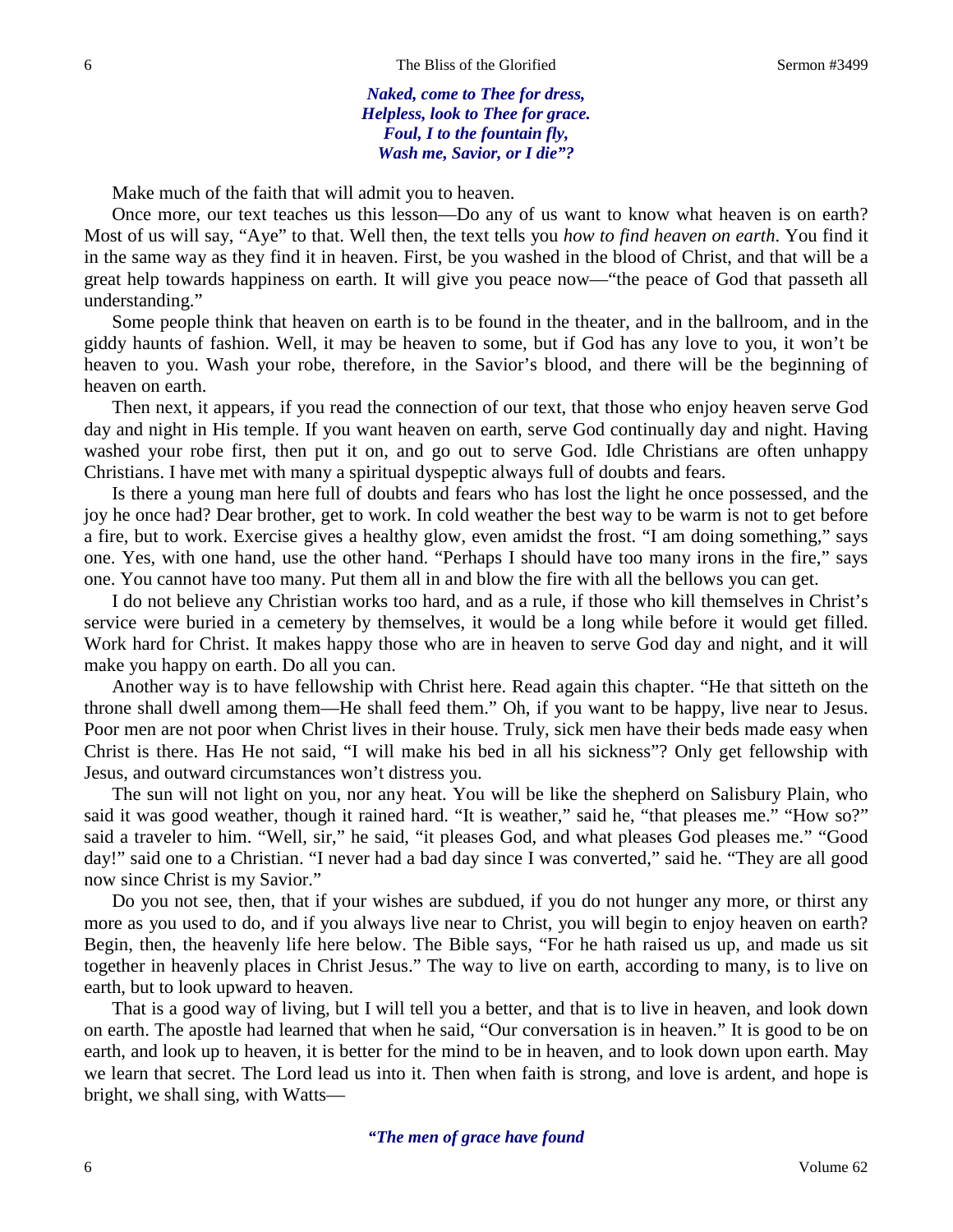*Glory begun below; Celestial fruits on earthly ground From faith and hope may grow."*

The Lord grant you a participation in this bliss, beloved, and an abundant entrance into that bliss forever, for Jesus Christ's sake. Amen.

## **EXPOSITION BY C. H. SPURGEON**

# *JOHN 17*

**Verse 1.** *These words spake Jesus, and lifted up his eyes to heaven, and said, Father, the hour is come; glorify thy Son, that thy Son also may glorify thee:*

The hour has come. The most important, the darkest, the most dreadful hour of Christ's life was come. But He had only one thought in His mind. "Glorify thy Son, that thy Son also may glorify thee." Beloved, when our hour comes—and we shall have hours of darkness—may we have nothing on our mind but that—that God would help us to glorify His name. We shall not dread suffering if that be our one desire, because we shall see that suffering often gives opportunities to God for manifesting His own glory in the patience of His people.

**2.** *As thou hast given him power over all flesh, that he should give eternal life to as many as thou hast given him.* 

I think this verse is a solution of the problem about general redemption and particular redemption. Christ, by His death, has obtained power over all flesh. There is a universality about His redemption, but the objective of it still was that He should give eternal life to "as many as thou hast given me." There is a specialty and peculiarity about the grand ultimate result and design of the death of our Lord. Let us believe both truths.

**3.** *And this is life eternal, that they might know thee the only true God, and Jesus Christ, whom thou hast sent.* 

Is the knowledge of God life? Is the knowledge of Jesus Christ life? It is even so. But what a blessed form of knowledge this is! It is taught to us by the Spirit of God in a special and remarkable way. This is life eternal.

**4-6.** *I have glorified thee on the earth: I have finished the work which thou have givest me to do. And now, O Father, glorify thou me with thine own self with the glory which I had with thee before the world was. I have manifested thy name unto the men which thou gavest me out of the world:*

The best, the clearest manifestation of the name or character of God is to be found in the person, the life, the work, the love of Jesus Christ. Well did He say in another place, "He that hath seen me hath seen the Father." "I have manifested thy name unto the men which thou gavest me out of the world."

**6.** *Thine they were, and thou gavest them me: and they have kept thy word.*

It has been their treasure. They have preserved it as a priceless blessing. They would never let it go.

**7-8.** *Now they have known that all things whatsoever thou hast given me are of thee. For I have given unto them the words which thou gavest me; and they have received them, and have known surely that I came out from thee, and they have believed that thou didst send me.*

Now that description of the people of God in Christ's day is true of us today. We have received the words which the Father has given the Son, and we believe of a surety that the Father has sent Jesus Christ into the world.

### **9.** *I pray for them:*

Oh! how emphatically true this is! Christ always prays for them—for them, one by one—with most effectual prevalence. It is because He prays that any of us are preserved. "I pray for them."

**9.** *I pray not for the world, but for them which thou hast given me;*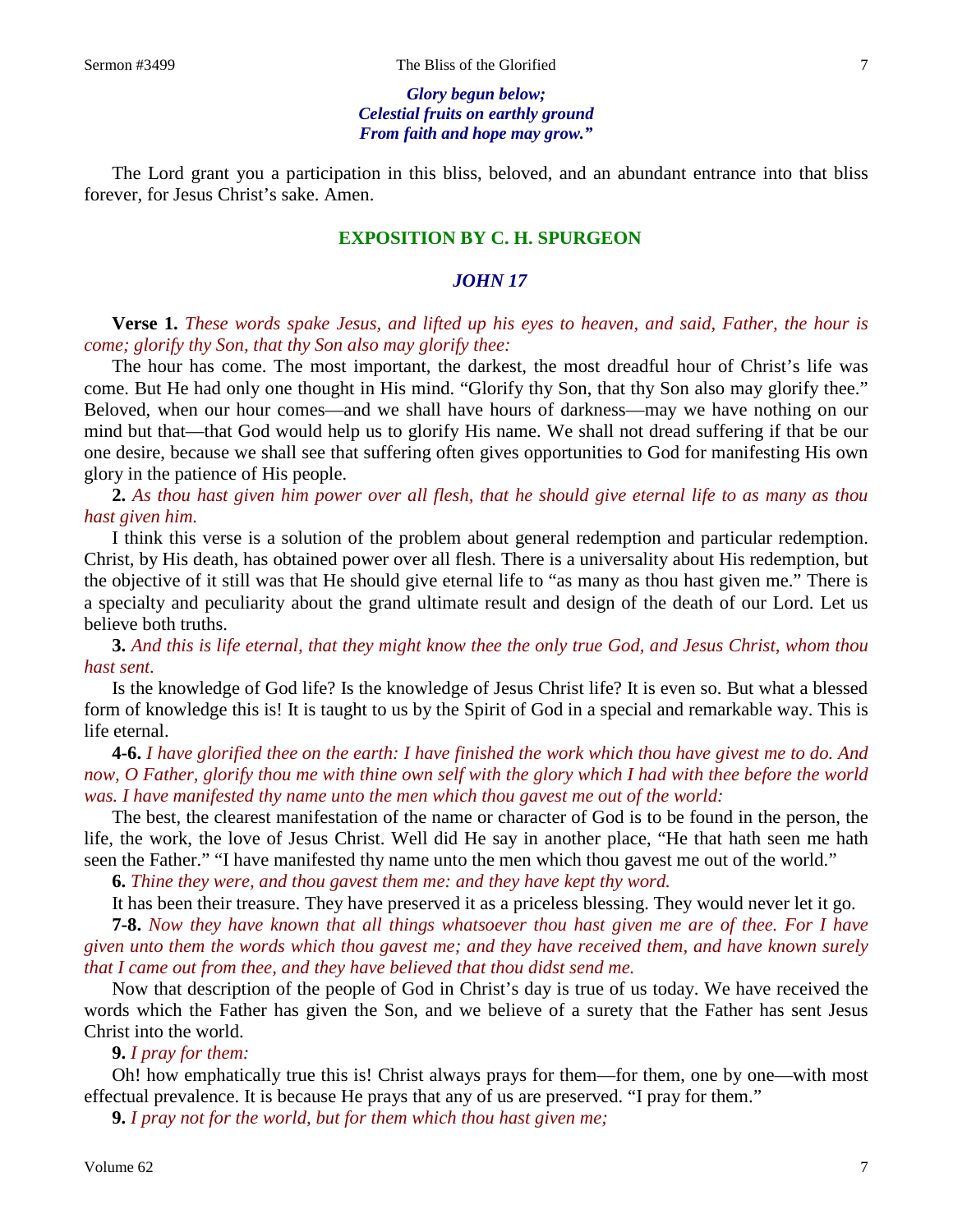There is a specialty in intercession, as well as in redemption. "I pray not for the world, but for them which thou hast given me."

**9-11.** *For they are thine. And all mine are thine, and thine are mine; and I am glorified in them. And now I am no more in the world, but these are in the world, and I come to thee.*

And now they are left. Their great guardian and protector has gone. They have no visible Head left. "I am no more in the world, but these are in the world." You and I know that we are in the world. The world makes us know that. We are in an enemy's country. We are in a land which is not our rest, and however happy our portion may be in Christ the world takes care that we should understand that we are aliens and foreigners in it, hurrying through it towards our abiding home.

**11.** *Holy Father, keep through thine own name those whom thou hast given me, that they may be one, as we are.*

Do all that you can, beloved, to promote the unity of the people of God, not only on the larger scale, wherein all churches shall be brought together in loving accord, but also on the smaller scale among your own friends, and those Christian brethren who are in your own church. Let none of us break the concord. Oh! may we always be of a gentle, generous, Christlike spirit, that we may be one, as the Father is one with the Son.

**12.** *While I was with them in the world, I kept them in thy name: those that thou gavest me I have kept, and none of them is lost, but the son of perdition; that the scripture might be fulfilled.* 

It is, perhaps, more wonderful that there were not more like Judas than that there should have been one like him. I wonder whether we can hope that in our churches there would be found as few as one in twelve who are not in heart with Christ. It is very wonderful that the rest should have been kept*,* and that this son of perdition should have been left to perish.

**13-15.** *And now come I to thee; and these things I speak in the world, that they might have my joy fulfilled in themselves. I have given them thy word; and the world hath hated them, because they are not of the world, even as I am not of the world. I pray not that thou shouldest take them out of the world, but that thou shouldest keep them from the evil.*

Either by death, or by shutting them up in monasteries, or causing them to dwell in caverns alone. "I do not pray for that."

Do not take them out of the battle, but save them from the deadly arrow. Help them to play the man, win the victory, and not desert the colors.

**16-18.** *They are not of the world, even as I am not of the world. Sanctify them through thy truth: thy word is truth. As thou hast sent me into the world, even so have I also sent them into the world.* 

Do you recognize your mission, dear friends? Do we all catch it?—that, as truly as Christ was the messenger of the Father, so every believer is the messenger of Christ. You are sent into this world to do an errand, not for yourselves, but for your Master. Are you doing it?

**19.** *And for their sakes I sanctify myself, that they also might be sanctified through the truth.* 

Christ sets Himself apart for us, that they may set us apart for Him. Have you realized this, my brother—that you are dedicated to Christ—that every breath you breathe, thought you think, and word you speak, and act you do, should all be done as unto Him? He lived alone for you. Live alone for Him.

**20.** *Neither pray I for these alone,—*

These saved ones.

**20-22.** *But for them also which shall believe on me through their word; that they all may be one; as thou, Father, art in me, and I in thee, that they also may be one in us: that the world may believe that thou hast sent me. And the glory which thou gavest me I have given them; that they may be one, even as we are one:*

Christ prays for us before we believe, and we believe in answer to His prayer. Oh! what glorious words. The very glory which the Father gave to the Only-begotten has that Only-begotten handed over to His people, "that they may be one, even as we are one."